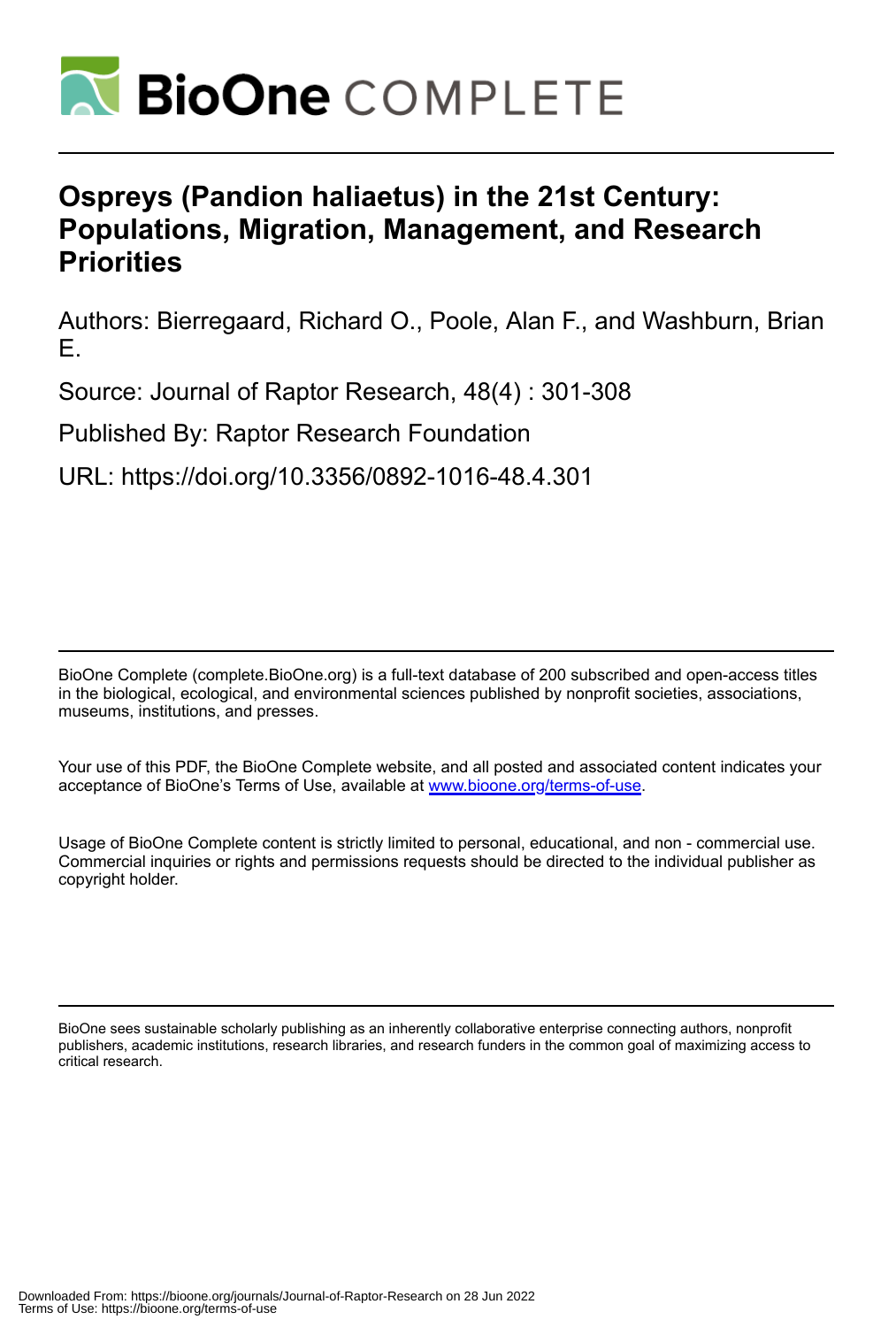# THE JOURNAL OF RAPTOR RESEARCH

#### A QUARTERLY PUBLICATION OF THE RAPTOR RESEARCH FOUNDATION, INC.

VOL. 48 DECEMBER 2014 NO. 4

J. Raptor Res. 48(4):301–308 E 2014 The Raptor Research Foundation, Inc.

### OSPREYS (PANDION HALIAETUS) IN THE 21ST CENTURY: POPULATIONS, MIGRATION, MANAGEMENT, AND RESEARCH PRIORITIES

RICHARD O. BIERREGAARD1

Academy of Natural Sciences of Drexel University, Philadelphia, PA, U.S.A.

ALAN F. POOLE

Birds of North America Online, Cornell Laboratory of Ornithology, 159 Sapsucker Woods Road, Ithaca, NY 14850 U.S.A.

BRIAN E. WASHBURN

U.S.D.A., Wildlife Services, National Wildlife Research Center, 6100 Columbus Avenue, Sandusky, OH 44870 U.S.A.

Ospreys (Pandion haliaetus) are remarkable raptors. Their choice of conspicuous nest sites and surprising tolerance for nesting in nearly intimate association with humans render them an iconic piece of aquatic ecosystems in both marine and freshwater habitats across the northern hemisphere and much of Australasia (Australia to Indonesia). Wintering in Central and South America and Africa as well, they are among the few truly cosmopolitan birds of prey.

Ecologically, they might be termed generalized specialists. They are, with exceptions so rare that they can safely be ignored, obligate fish eaters. From their talons to the tip of their bill, every bit of an Osprey's morphology is adapted to taking fish from the water and consuming them efficiently. Beyond this specialization, however, they are remarkably catholic in the species of fish that they prey on (Poole et al. 2002). Inland, the predominant fish species caught vary from watershed to watershed. Along the coasts, the fish brought to the nest will change through the breeding season as different prey species migrate in and out of the hunting range of local populations.

Most notably, because they are perched atop a long food chain, they are vulnerable to, and dramatic indicators of fat-soluble contaminants in the environment. In the 1960s and 1970s this led the species to play a pivotal role in the identification of DDT as a major threat to aquatic ecosystems and the banning of its use in the U.S.

#### 20TH CENTURY STUDIES

Pesticides and Populations. Prior to the 1970s, there were only scattered papers published, mostly on the distribution and natural history of the species, dating as far back as mention of the 300-pair colony on Gardiners Island in Wilson's American Ornithology (Wilson 1812). But it was really only in the 1970s, after regional population sizes had fallen so dramatically, that studies of Ospreys began to appear outside of the ornithological journals.

As other regional populations also declined during this period, the Ospreys in southern New England and Long Island, NY were particularly hard hit by a combination of the chlorinated hydrocarbons DDT, which was sprayed indiscriminately on marshes and agricultural fields, and dieldrin, which flowed into Long Island Sound from textile mills along the Connecticut River (Wiemeyer et al. 1975). The number of breeding pairs in this area collapsed from approximately 1000 pairs in the 1940s to just over 100 by the early 1970s (Spitzer 1980). Spitzer's research on this population helped

<sup>1</sup> Present address: 421 Cotswold Lane, Wynnewood, PA 19096 U.S.A.; email address: rbierreg@gmail.com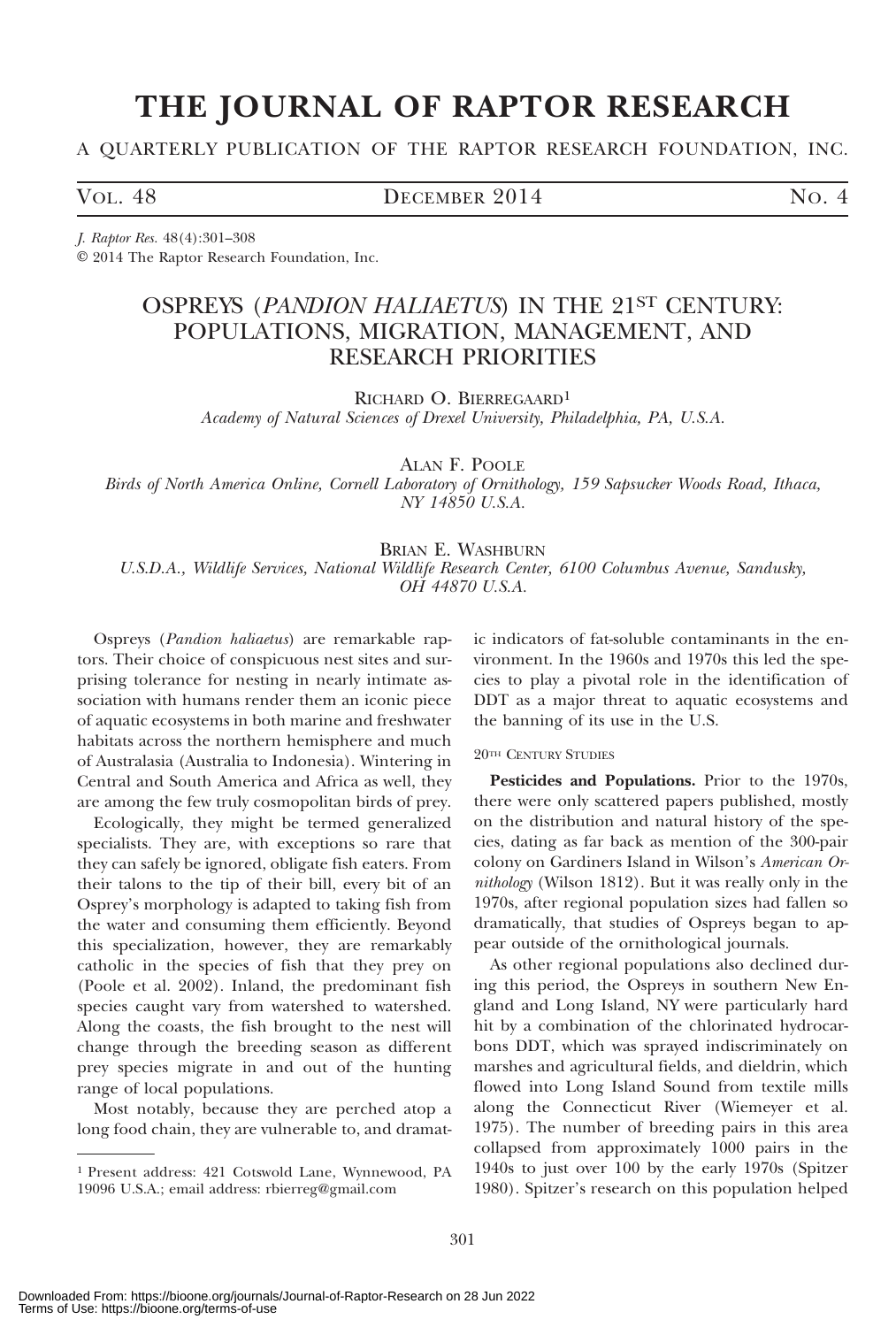identify DDT as the cause of the decline (Spitzer et al. 1978, Spitzer 1980), and a precedent-setting lawsuit forced Suffolk County to stop spraying DDT on Long Island salt marshes and set in motion the process that led to the 1972 federal ban on the use of DDT in the U.S.

After the DDT ban, much of the literature published on Ospreys in the 1970s and 1980s dealt with population monitoring and toxicology. Three symposia were organized, one in Williamsburg, Virginia in 1972 (Ogden 1977), one in Montreal in 1981 (Bird et al. 1983), and another in Florida in 1983 (Westall 1984), to review the status of the recovery. The published proceedings from these meetings set the stage, in many ways, for the next generation of research on Ospreys in North America. Key topics included: research techniques, especially those involved in population monitoring; behavioral and migration studies; conservation methods, with a focus on artificial nest sites and hacking of young birds; and levels of contaminants in various populations. Coverage was surprisingly broad, with studies from British Columbia to Florida, and from the Caribbean to Maine and the Great Lakes. Notably lacking were studies of diet and foraging ecology, as well as of Ospreys on their wintering grounds—gaps that we have started to fill only recently.

Migration Studies. Among raptors, Ospreys are easy to band. In their overview of band return data, Poole and Agler (1987) reported that roughly 18 000 had been banded in North America prior to 1985. Since then more than 35 000 have been banded (U.S.G.S. Bird Banding Laboratory 2013). Most of both groups were banded as nestlings. The numbers from Europe are similarly impressive. In Finland alone, over 41 700 have been ''ringed'' (Saurola et al. 2013). That rich database provided a broad-brush overview of the migration of North American and European Ospreys (Henny and Velzen 1972, Kennedy 1973, Osterlof 1977, Poole and Agler 1987, Saurola 1994, Mestre and Bierregaard 2009).

However, it was not until the mid-1990s, when satellite transmitters were miniaturized to 35 g, that we were able to reveal the fine details of Osprey migration. The first satellite transmitters were deployed on Ospreys in 1995 both in Europe and North America. Since then, through 2013, over 450 Ospreys have been satellite tagged (Table 1). The first generation of transmitters had batteries that lasted about a year and were accurate to 100 m at best, with most locations accurate to 1 km

or more. This was sufficient to describe the routes and timing of migration in detail unavailable from banding returns (Hake et al. 2001, Martell et al. 2001), but inadequate to report on local habitat use.

Osprey-human Interactions. Few raptor species are so entwined with our own as are Ospreys. In both Europe and North America, DDT and other chemical pollutants depressed reproductive output to the point that populations declined. In Europe, shooting and egg collecting added further pressures to the species (Poole 1989, Dennis 2008).

While Ospreys were being heavily persecuted by hunters and egg collectors in Europe, the species enjoyed a much more sympathetic, if not symbiotic, relationship with humans in North America. For example, in the late 19<sup>th</sup> century farmers around Mount Hope Bay in Rhode Island provided nesting platforms for Ospreys near their homes. Ospreys got secure nesting locations and farmers presumably lost fewer chickens because Ospreys would drive Red-tailed Hawks (Buteo jamaicensis) away from their farmyards (Bent 1937).

In the 1970s and 1980s, as DDT worked its way out of aquatic ecosystems, reproduction improved and populations began to increase. Humans played an important role in the process. The first step was banning the use of DDT. The practice of providing nest platforms was revived in the 1960s at the mouth of the Connecticut River and later in other locations. Ospreys took readily to both nest platforms and other human-made structures in their environment.

Because male Ospreys rarely nest far from where they were born, populations are slow to spread and unlikely to colonize favorable habitat far from existing nesting populations (Poole 1989). Reintroduction programs were initiated across the U.S., Great Britain, and Europe. Searches of publication databases and internet websites indicate that in the U.S. at least 1386 young Ospreys were released at sites spread across 14 states (Table 2). The first introductions began in 1980 (e.g., Rymon 1989) and some are ongoing both in the U.S. and Europe.

#### INTO THE 21ST CENTURY

In 2008, realizing that it had been 20 yr since anyone had convened a group of Osprey researchers to discuss the ''state of the species'' in North America, Alan Poole, Rob Bierregaard, Brian Washburn, Mark Martell, and Brian Dorr organized a symposium entitled ''Contemporary Issues in Osprey Conservation and Management,'' as part of the 2008 American Ornithologists' Union conference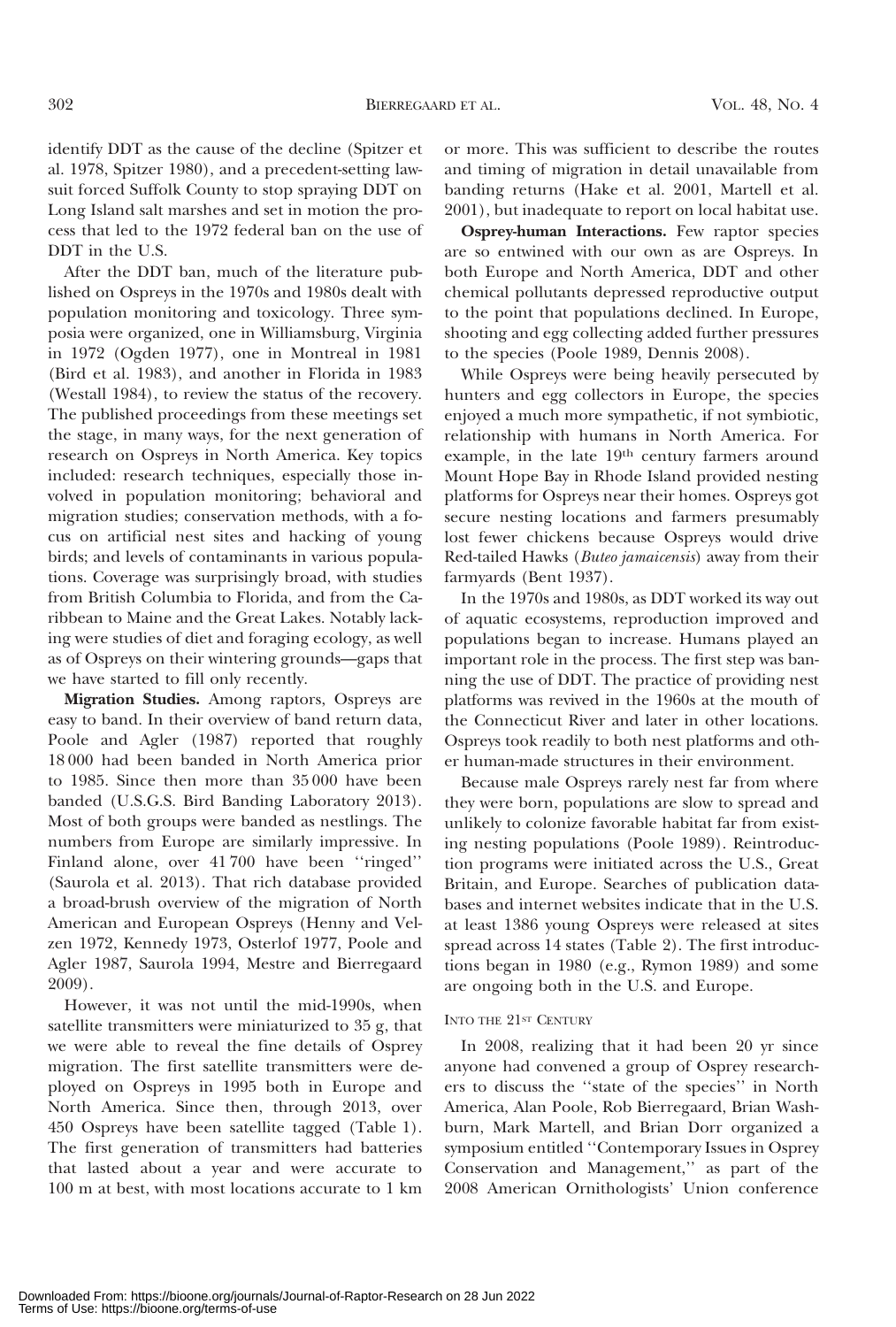in Portland, Oregon. The geographic focus of the six papers presented was North American, and a broad range of topics was covered, including the post-DDT population recovery, satellite-telemetry studies of winter ecology and spring migration, and various aspects of the species' interactions with humans.

This special issue of The Journal of Raptor Research had its genesis at that meeting. After the symposium, we decided to publish the proceedings. However, we realized that our coverage was limited geographically, so we invited researchers from other continents to contribute papers dealing with the same topics, thus providing a worldwide perspective on Ospreys in the 21st century.

Population Studies. Osprey populations have, with only rare exceptions, been increasing and expanding ever since the 1970s in both North America (Poole et al. 2002) and the western Palearctic (Schmidt-Rothmund et al. 2014).

This issue includes updates on all four Osprey subspecies. Bierregaard et al. (2014) report on the recovery of the population of the North American subspecies (P. h. carolinensis) between New York and Boston, which was so heavily decimated and played such a prominent role in the DDT story. That population now exceeds pre-DDT levels but has a very different distribution than prior to the crash. Wiley et al. (2014) review the poorly known and rare Caribbean subspecies  $(P. h. ridgwayi)$ , which may be at some risk. Schmidt-Rothmund et al. (2014) report that the Eurasian Osprey (P. h. haliaetus) numbers have increased substantially since the 1980s, despite some areas where the species still suffers some persecution. Finally, Dennis and Clancy (2014) report on the status of the Australasian Osprey (P. h. cristatus) in the Australian portion of the subspecies' range.

Migration. Solar-powered batteries, introduced in 1996, enabled us to track individual birds through sequential migration cycles (Alerstam et al. 2006), and GPS functionality, first available in transmitters small enough for Ospreys around 2005, with an accuracy to roughly 15 m permitted landscape-level analyses of habitat use and investigation of such details of migration as wind-drift correction (Klaassen et al. 2011).

In this issue, Martell and his coauthors (2014) present us with the companion piece to the 2001 study of fall migration in North American Ospreys (Martell et al. 2001), describing details of spring migration in the species. Washburn et al. (2014) took advantage of the GPS accuracy to describe habitat use by North American Ospreys overwintering in South America.

Two migration studies in this issue relied on less high-tech methods. Rodríguez-Santana and his team (2014) documented the Osprey migration along the Sierra Maestre mountains in southeastern Cuba, just west of Guantánamo Bay. As Martell et al. (2001) documented, virtually all east coast and many midwestern Ospreys funnel through Florida to Cuba and then Hispaniola on their way to South America. Average fall counts of over 5000 migrating Ospreys were logged over the three-year study by Santana's team of hawk watchers. Finally, Saggese et al. (2014) reports on the apparently growing number of Ospreys that winter as far south as Argentina. These ''over-achieving'' migrants are found throughout the year in northern Argentina and their numbers suggest that the importance of the area for overwintering and young Ospreys has been underestimated.

Osprey-human Interactions. So many species of wildlife are moving into suburban and urban spaces that universities are now offering specializations in urban ecology, and the nascent field has its own journal. Ospreys have been in the vanguard of this invasion and are now, in many areas, inextricably enmeshed with our species.

Ospreys benefit from our intentional or unintentional provisioning of nesting substrates; but, as Washburn (2014) summarizes in this issue, they can cause significant problems when they choose to nest on utility or telecommunications structures. They can also be problematic around airports and fish farms. As their populations continue to increase, there will be an ongoing need for active management of the species.

Given the diversity of chemicals we are introducing into the environment, it is inevitable that some will have deleterious effects on natural ecosystems. One important paper from the original symposium that does not appear in this special issue is the overview that Henny provided of the history of Ospreys and environmental contaminants and the ongoing efforts to search for new threats. Henny et al.'s (2010) encyclopedic review of the topic was published not long after the original symposium. Monitoring of contaminant loads in Ospreys continues to date, with attention being paid to the old and new industrial pollutants as well as the potential for xenobiotic effects of pharmaceuticals in aquatic systems (e.g., Lazarus et al. in press).

Because Ospreys are so conspicuous and dramatic, they are ideal subjects for environmental education. Ironically, as Cushing and Washburn (2014) describe in this volume, the internet—often blamed for taking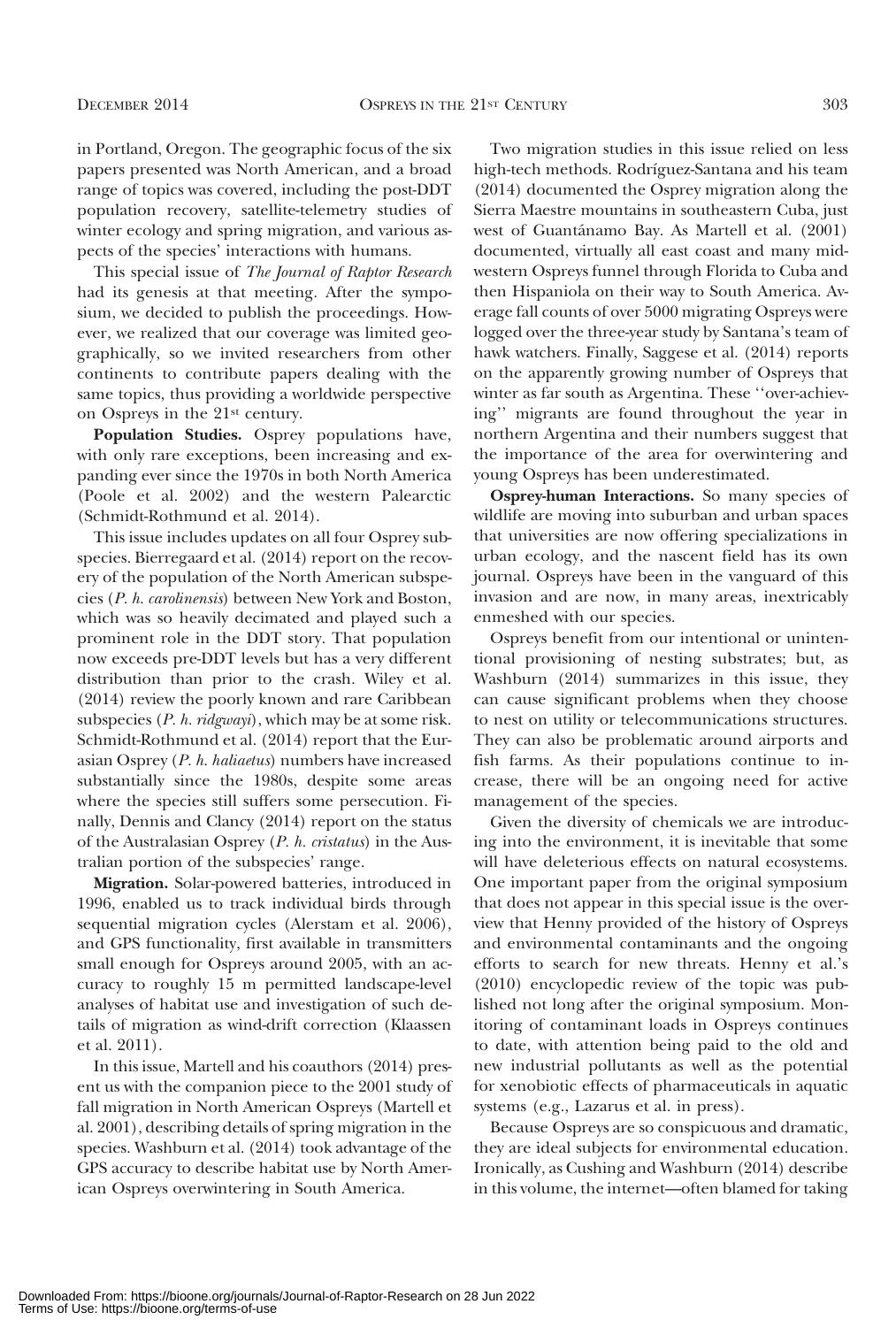|                                           | PRINCIPAL                     |              |                        |                  |                  |                |                                                                                                             |  |
|-------------------------------------------|-------------------------------|--------------|------------------------|------------------|------------------|----------------|-------------------------------------------------------------------------------------------------------------|--|
| LOCATION                                  | <b>INVESTIGATORS</b>          | <b>START</b> | <b>ONGOING? ADULTS</b> |                  | <b>IUVENILES</b> | <b>TOTAL</b>   | <b>ACCESS TO DATA</b>                                                                                       |  |
| <b>North America</b>                      |                               |              |                        |                  |                  |                |                                                                                                             |  |
| $O$ regon $/$<br>Minnesota/<br>East Coast | M. Martell                    | 1995         | $\mathbf n$            | 74               | 7                | 81             | Martell et al. 2001, Martell<br>et al. 2014,<br>Movebank.org                                                |  |
| Pacific NW                                | J. Elliott                    | 1996         | n                      | 18               | $\boldsymbol{0}$ | 18             | Elliott et al. 2007                                                                                         |  |
| Florida/Maine                             | M. Martell                    | 1999         | n                      | 14               | $\boldsymbol{0}$ | 14             | Martell et al. 2004                                                                                         |  |
| Eastern N.A.                              | R. Bierregaard                | 2000         | y                      | 31               | 38               | 69             | http://www.ospreytrax.<br>com, Movebank.org                                                                 |  |
| Saskatchewan                              | S. Houston                    | 2001         | n                      | 1                | $\boldsymbol{0}$ | 1              | Houston and Martell 2002                                                                                    |  |
| South Dakota                              | W. Mehlquist                  | 2002         | n                      | $\boldsymbol{0}$ | 16               | 16             | Mehlquist and West 2011                                                                                     |  |
| Labrador                                  | T. Chubbs                     | 2002         | n                      | $\overline{2}$   | 5                | 7              | None                                                                                                        |  |
| Wisconsin                                 | W. Stout                      | 2002         | n                      | $\theta$         | 3                | 3              | Stout et al. 2009                                                                                           |  |
| Ohio                                      | D. Sherman                    | 2005         | n                      | $\overline{2}$   | $\boldsymbol{0}$ | $\overline{2}$ | None                                                                                                        |  |
| Virginia                                  | B. Washburn                   | 2006         | n                      | 13               | 3                | 16             | Martell et al. 2014                                                                                         |  |
| Indiana                                   | B. Washburn/<br>J. Castrale   | 2006         | n                      | $\theta$         | 3                | 3              | http://gis.larc.nasa.gov/<br>osprey/index.html                                                              |  |
| Ontario                                   | T. McInnes-Edick              | 2009         | n                      | 2                | $\boldsymbol{0}$ | $\overline{2}$ | Movebank.org                                                                                                |  |
| Wyoming                                   | B. Bedrosian                  | 2010         | $\mathbf n$            | 3                | 7                | 10             | http://beringiasouth.<br>org/osprey-migration,<br>Movebank.org                                              |  |
| New Hampshire                             | I. MacLeod/<br>R. Bierregaard | 2011         | y                      | 3                | 7                | 10             | http://www.nhnature.org/<br>programs/project_<br>ospreytrack/index.php,<br>Movebank.org                     |  |
| New York                                  | R. Kennedy                    | 2012         | y                      | $\overline{2}$   | $\boldsymbol{0}$ | $\overline{2}$ | http://www.<br>jamaicabayosprey.org/                                                                        |  |
| Montana                                   | R. Domenech                   | 2012         | y                      | 3                | $\overline{4}$   | 7              | http://www.raptorview.<br>org, Movebank.org                                                                 |  |
| Colorado                                  | J. Beason                     | 2013         | y                      | $\overline{2}$   | $\boldsymbol{0}$ | $\overline{2}$ | http://www.rmbo.org                                                                                         |  |
| Virginia                                  | B. Watts/E. Mojica            | 2013         | $\mathbf n$            | 3                | $\theta$         | 3              | http://www.ccbbirds.org/<br>http://wildlifetracking.<br>org/index.shtml?<br>project_id=848,<br>Movebank.org |  |
| Michigan                                  | B. Jensen                     | 2013         | y                      | $\boldsymbol{0}$ | 3                | 3              | http://www.owsem.org/,<br>Movebank.org                                                                      |  |
| N. A. Total                               |                               |              |                        | 173              | 96               | 269            |                                                                                                             |  |
| <b>Europe</b>                             |                               |              |                        |                  |                  |                |                                                                                                             |  |
| Germany                                   | B.-U. Meyburg                 | 1995         | n                      | 27               | 1                | 28             | Meyburg and Meyburg 2002                                                                                    |  |
| Germany                                   | $D.$ Schmidt/B.-U.<br>Meyburg | 1995         | n                      | $\overline{2}$   | $\theta$         | $\overline{2}$ | Schmidt and Meyburg 1998                                                                                    |  |
| Sweden                                    | M. Hake,<br>T. Alerstam       | 1995         | n                      | 12               | 6                | 18             | Hake et al. 2001, Alerstam<br>et al. 2006,<br>Movebank.org                                                  |  |
| Rutland                                   | T. Mackrill                   | 1999         | y                      | $\boldsymbol{0}$ | 15               | 15             | Bolt and Appleton 2001,<br>http://www.zen88810.<br>zen.co.uk/ROspreys%<br>20site/Satellite.htm              |  |
| Scotland                                  | R. Dennis                     | 1999         | $\bf n$                | 6                | 7                | 13             | Galarza and Dennis 2009                                                                                     |  |
| Finland                                   | P. Saurola                    | 2001         | y                      | 15               | 3                | 18             | http://www.luomus.fi/en/<br>finnish-satellite-ospreys                                                       |  |

| Table 1. Ospreys tagged with satellite or cell-tower transmitters in North America and Europe between 1995 and 2013. |  |  |
|----------------------------------------------------------------------------------------------------------------------|--|--|
|                                                                                                                      |  |  |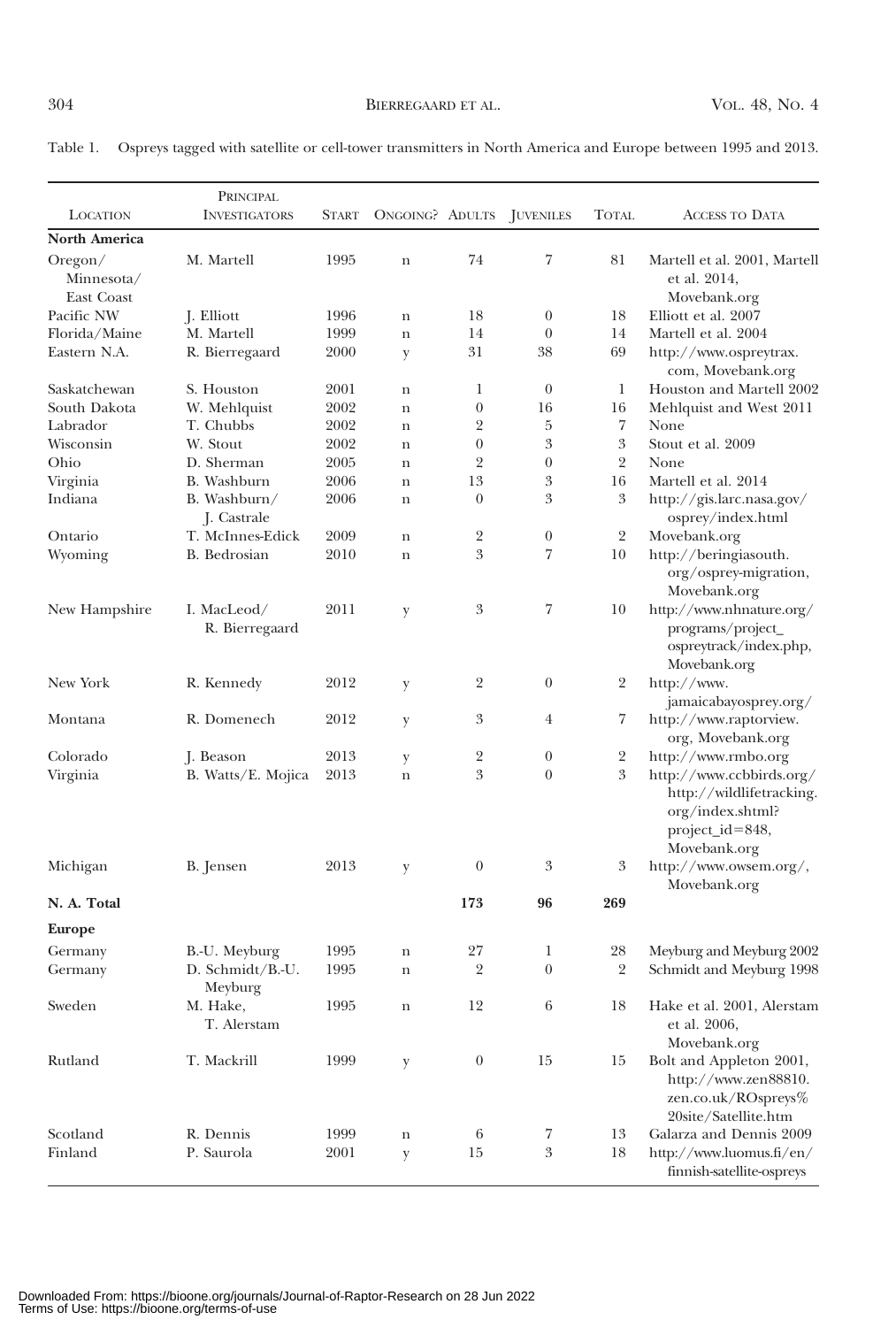| <b>INVESTIGATORS</b>        | <b>START</b>                          |              |                  |                  | <b>TOTAL</b>                                                   | <b>ACCESS TO DATA</b>                                              |
|-----------------------------|---------------------------------------|--------------|------------------|------------------|----------------------------------------------------------------|--------------------------------------------------------------------|
| M. Ferrer/Muriel            | 2003                                  | $\mathbf n$  | $\theta$         | 13               | 13                                                             | Muriel et al. 2010,                                                |
|                             |                                       |              |                  |                  |                                                                | Movebank.org                                                       |
| U. Sellis                   | 2006                                  |              | $\overline{4}$   |                  | $\overline{4}$                                                 | http://birdmap.5dvision.                                           |
|                             |                                       |              |                  |                  |                                                                | ee/index.php?lang=en                                               |
|                             |                                       |              |                  |                  |                                                                | http://www.roydennis.org/                                          |
|                             |                                       |              |                  |                  |                                                                | animals/raptors/osprey/<br>satellite-tracking/                     |
| R. Kroglund                 | 2007                                  | $\mathbf n$  | $\theta$         | 8                | 8                                                              | None                                                               |
| <b>RSBP</b>                 | 2008                                  | y            | 6                | 10               | 16                                                             | http://www.rspb.org.uk/                                            |
|                             |                                       |              |                  |                  |                                                                | wildlife/tracking/                                                 |
|                             |                                       |              |                  |                  |                                                                | lochgartenospreys/                                                 |
|                             |                                       | $\mathbf n$  |                  |                  |                                                                | http://www.ospreys.org.uk/                                         |
| E. Evans                    | 2011                                  | y            | $\boldsymbol{0}$ | $\overline{4}$   | $\overline{4}$                                                 | http://dyfiospreyproject.<br>com/meet-the-<br>ospreys/gps-tracking |
| Scottish Highlands<br>Trust | 2012                                  | y            | 6                | $\overline{2}$   | 8                                                              | http://scottishwildlifetrust.<br>org.uk/things-to-do/<br>osprey/   |
| U. Sellis/Kalvans           | 2012                                  |              | $\overline{2}$   | $\boldsymbol{0}$ | $\overline{2}$                                                 | http://www.luomus.fi/<br>en/node/1317                              |
| A. Galarza                  | 2013                                  | y            | $\theta$         | 5                | 5                                                              | http://www.birdcenter.<br>org/en/about-us/<br>urdaibai-ospreys     |
| M. Hernández                | 2013                                  |              | $\boldsymbol{0}$ | 2                | $\overline{2}$                                                 | None                                                               |
| A. Sforzi/F. Monti          | 2013                                  |              | 7                | 10               | 17                                                             | None                                                               |
|                             |                                       |              | 96<br>269        | 98<br>194        | 194<br>463                                                     |                                                                    |
|                             | PRINCIPAL<br>R. Dennis<br>T. Mackrill | 2007<br>2011 | y                | 6<br>3           | <b>ONGOING? ADULTS JUVENILES</b><br>$\theta$<br>12<br>$\theta$ | 18<br>3                                                            |

our attention away from the natural world around us—is ideally suited to reconnect us to nature. Nest cam websites with chat room sessions led by experienced researchers are ideal educational vehicles. Interactive sites tracking satellite-tagged birds are likewise excellent opportunities for outreach.

Future Research and Management. Although the Osprey has been one of the most studied raptors, there is a continuing need to advance our understanding of their ecology. Recent advances in technology now provide us the opportunity to explore aspects of the complex behaviors and movement ecology of Ospreys and other raptors previously beyond our reach. This information is not only valuable science, but will provide the foundation for addressing management decisions related to Ospreys today and in the future.

Environmental contaminants. Ospreys are the ideal ''sentinel species'' (Grove et al. 2009). Although no

contaminants have recently (or are currently) affecting Ospreys to any significant extent, and populations are robust across the range of the species, it still behooves us to continue monitoring their populations and blood chemistry for the foreseeable future to ensure new challenges to Osprey populations, and by extension aquatic ecosystems in general, are detected and addressed in a timely manner.

Population trends and citizen science. Few raptor species are more suited to be a subject of citizenscience projects than the Osprey. Although monitoring contaminant levels is important, tracking population trends through simple censuses, often heavily reliant on citizen scientists, is as important, because these surveys can point to populations where contaminant studies should be focused. New England has the longest running data sets on population size and reproductive success, and it is important that these programs be maintained.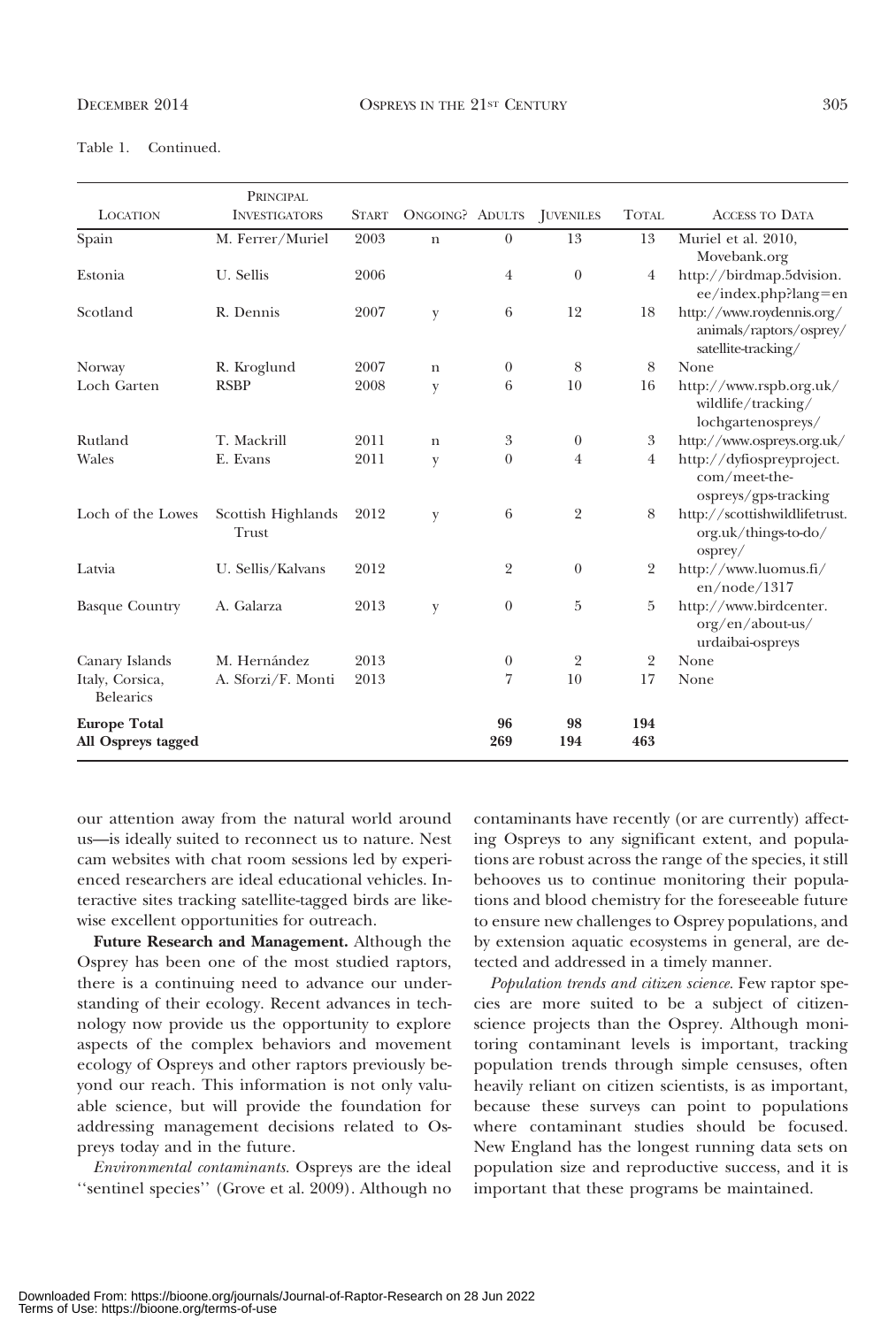| Table 2. |  |  |  |  |  |  |  | Numbers of young Ospreys released in the U.S.A. from 1980–2013. |
|----------|--|--|--|--|--|--|--|-----------------------------------------------------------------|
|----------|--|--|--|--|--|--|--|-----------------------------------------------------------------|

| <b>STATE</b>    | YEARS       | YOUNG RELEASED | <b>WEBSITES AND REFERENCES<sup>a</sup></b>                                                                                                        |
|-----------------|-------------|----------------|---------------------------------------------------------------------------------------------------------------------------------------------------|
| California      | 2000-2001   | 8              | http://www.iws.org/species_osprey.html                                                                                                            |
| Colorado        | 1990-1993   | 57             | http://jimtolstrup.wordpress.com/2012/04/11/<br>ospreys-return-to-nothern-colorado/                                                               |
| <b>Illinois</b> | $2013-$     | 5              |                                                                                                                                                   |
| <b>I</b> owa    | $1997 - ??$ | 130            | http://www.soarraptors.org/osprey.html                                                                                                            |
| Kentucky        | 1981-1991   | 97             | http://fw.ky.gov/Wildlife/Documents/2011OspreyUpdate.pdf                                                                                          |
| Minnesota       | 1984-1995   | 144            | http://www.dnr.state.mn.us/eco/nongame/success.html                                                                                               |
| Missouri        | 1995-1998   | 29             | http://mdc.mo.gov/discover-nature/field-guide/osprey                                                                                              |
| New Jersey      | 1985-1989   | 37             | Clark and Jenkins 1993                                                                                                                            |
| New York        | 1980-1987   | 30             | http://www.dec.ny.gov/animals/7088.html                                                                                                           |
| North Carolina  | $1982 - ??$ | 11             | <b>Brown 1983</b>                                                                                                                                 |
| Ohio            | 1996-2007?  | 282            | http://wildlife.ohiodnr.gov/species-and-habitats/<br>species-guide-index/birds/osprey                                                             |
| Pennsylvania    | 1980-1996   | 265            | Rymon 1989                                                                                                                                        |
| South Dakota    | 2003-2010   | 120            | http://gfp.sd.gov/wildlife/management/diversity/<br>osprey-recovery.aspx                                                                          |
| Tennessee       | 1980–1988   | 165            | http://www.tnwatchablewildlife.org/details.cfm?displayhabitat=<br>water&sort=aounumber&typename=WATER&uid=<br>09042418462558819&commonname=Osprey |
| Total           |             | 1386           |                                                                                                                                                   |

<sup>a</sup> All websites last accessed 1 August 2014.

Continued banding is certainly warranted. Intensive color-banding in growing populations can provide us with insights into the continuing increase in the species' population and range expansion.

A review of the results of the reintroduction projects undertaken across North America and Europe would be welcome. Currently, information about these projects has rarely been published in the peer-reviewed literature, and most of it is buried deep in the grayest of the ''gray'' literature.

Prey. Data on prey species taken should be collected. The legions of nest-cam followers could be enlisted to record prey species delivered and the rate of prey delivery to nests. In 2014, there were at least 30 Osprey nests streaming online, many of them with avid watchers noting and discussing everything happening in the nests. Another attractive possibility would be coupling automated cameras at nests with adult males tagged with GSM transmitters to identify where fish are being caught and provide insights into foraging strategies.

Will prey species change with changing global climate and increased pressure on prey species by human fisheries? The Atlantic menhaden (Brevoortia tyrannus) is one of the Osprey's preferred prey species along the northeastern coast of North America

(Poole 1989), and one whose numbers have been dramatically reduced by overfishing (see Bierregaard et al. 2014). What will happen along the Atlantic coast of the northeastern U.S. now that actual management of the fishery harvesting has been implemented? We will only be able to answer these questions if we have an adequate data set from a number of different regions over a substantial time period.

Migration and movement data. A meta-analysis of survival rates and reproductive success of satellitetagged Ospreys, both of which seem abnormally low, is a high priority. Pending the results of such a review, many data already archived from tagged birds remain to be analyzed. This is especially true of birds outfitted with the new GSM transmitters, which download data via cell towers rather than satellites and can now register and transmit over 100 000 data points per year from one bird. In fact, one high priority is to develop statistically valid analytical methods to deal with such a daunting stream of data.

There is much science to be done on a remarkably charismatic and easy-to-study species. Let's get to work!

#### ACKNOWLEDGMENTS

We thank the American Ornithologists' Union for hosting the Portland symposium, the original authors for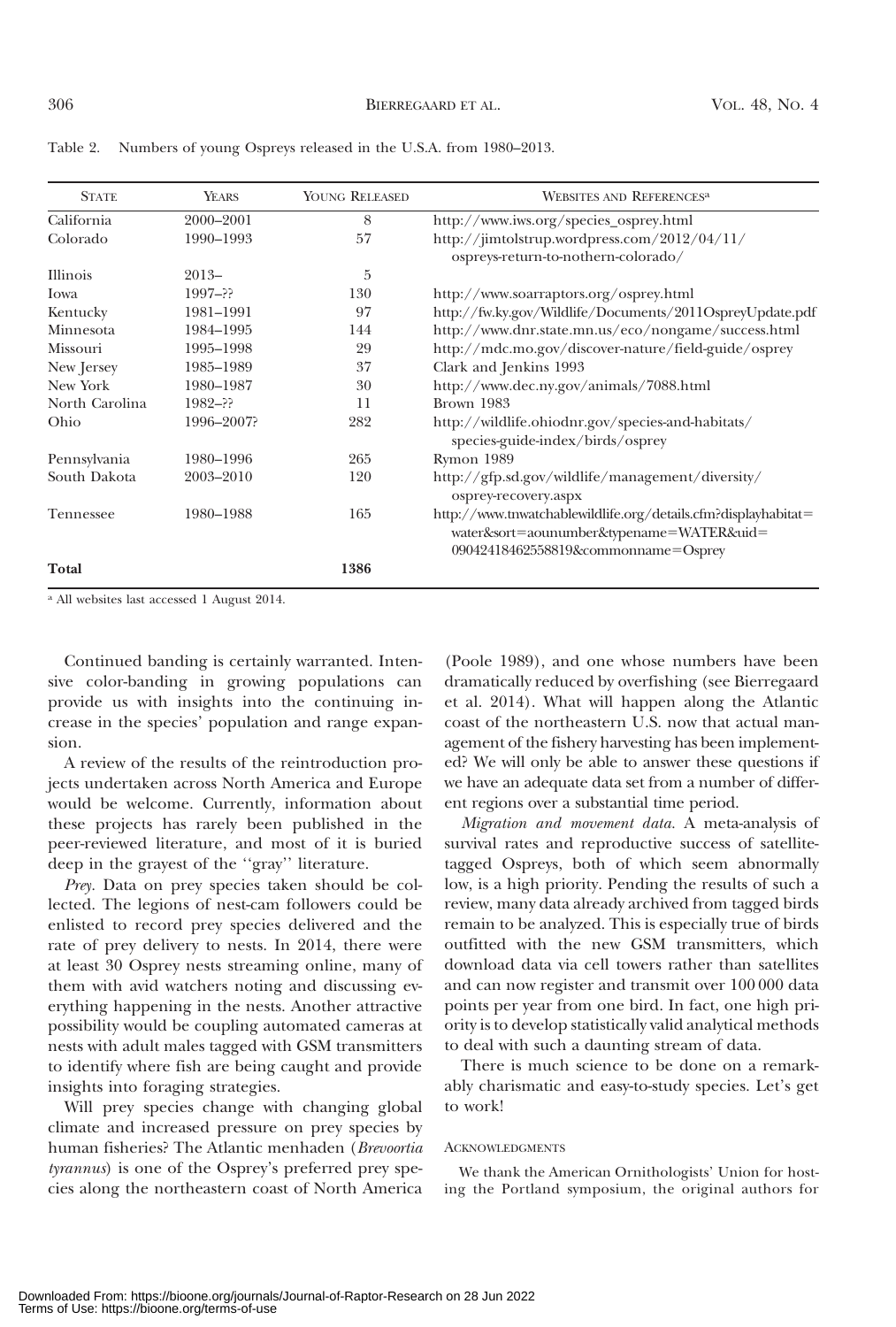their patience while we organized this volume, the overseas authors who agreed to contribute papers to it, and a number of our colleagues who graciously reviewed the papers before we submitted them to The Journal of Raptor Research. Cheryl Dykstra masterfully coordinated the special issue, and she and Ian Warkentin improved all the manuscripts to which they applied their keen editorial eyes.

#### LITERATURE CITED

- ALERSTAM, T., M. HAKE, AND N. KJELLEN. 2006. Temporal and spatial patterns of repeated migratory journeys by Ospreys. Animal Behaviour 71:555–566.
- BENT, A.C. 1937. Life histories of North American birds of prey. Part 1. Smithsonian Institution, Washington DC U.S.A.
- BIERREGAARD, R.O., JR., A. BEN DAVID, L. GIBSON, R.S. KEN-NEDY, A.F. POOLE, M.S. SCHEIBEL, AND J. VICTORIA. 2014. Post-DDT recovery of Osprey (Pandion haliaetus) populations in southern New England and Long Island, New York, 1970–2013. Journal of Raptor Research 48:361–374.
- BIRD, D.M., N.R. SEYMOUR, AND J.M. GERRARD. [EDS.]. 1983. Biology and management of Bald Eagles and Ospreys: proceedings of First International Symposium on Bald Eagles and Ospreys. Harpell Press, Ste. Anne de Bellevue, Quebec, Canada.
- BOLT, S. AND T. APPLETON. 2001. Satellite tracking of Scottish and translocated Ospreys on migration. Pages 86–89 in Y. Leshem [ED.], Wings over Africa: proceedings of the International Seminar on Bird Migration: research, conservation, education and flight safety. International Center for the Study of Bird Migration, Tel Aviv, Israel.
- BROWN, R.D. 1983. Carolina Raptor Center's Osprey reintroduction project in Piedmont, North Carolina. Pages 119–132 in M.A. Westall [ED.], Southeastern U.S. and Caribbean Osprey Symposium. International Osprey Foundation, Sanibel, FL U.S.A.
- CLARK, K.E. AND C.D. JENKINS. 1993. Status of Ospreys nesting in New Jersey, 1984 through 1993. Records New Jersey Birds 19:74–77.
- CUSHING, R. AND B.E. WASHBURN. 2014. Exploring the role of Ospreys in education. Journal of Raptor Research 48:414–421.
- DENNIS, R. 2008. A life of Ospreys. Whittles Publishing, Dunbeath, Scotland.
- DENNIS, T.E. AND G.P. CLANCY. 2014. The status of the Osprey (Pandion haliaetus cristatus) in Australia. Journal of Raptor Research 48:408–415.
- ELLIOTT, J.E., C.A. MORRISSEY, C.J. HENNY, E.R. INZUNZA, AND P. SHAW. 2007. Satellite telemetry and prey sampling reveal contaminant sources to Pacific Northwest Ospreys. Ecological Applications 17:1223–1233.
- GALARZA, A. AND R. DENNIS. 2009. A spring stopover of a migratory Osprey (Pandion haliaetus) in northern Spain as revealed by satellite tracking: implications for conservation. Animal Biodiversity and Conservation 32:117–122.
- GROVE, R.A., C.J. HENNY, AND J.L. KAISER. 2009. Osprey: worldwide sentinel species for assessing and monitoring environmental contamination in rivers, lakes, reservoirs, and estuaries. Journal of Toxicology and Environmental Health, Part B 12:25–44.
- HAKE, M., N. KJELLEN, AND T. ALERSTAM. 2001. Satellite tracking of Swedish Ospreys Pandion haliaetus: autumn migration routes and orientation. Journal of Avian Biology 32:47–56.
- HENNY, C.J., R.A. GROVE, J.L. KAISER, AND B.L. JOHNSON. 2010. North American Osprey populations and contaminants: historic and contemporary perspectives. Journal of Toxicology and Environmental Health Part B 13:579–603.
- AND W.T. VAN VELZEN. 1972. Migration patterns and wintering localities of American Ospreys. Journal of Wildlife Management 36:1133–1141.
- HOUSTON, C.S. AND M.S. MARTELL. 2002. Speedy migration: Saskatchewan's first Osprey satellite transmitter. Blue Jay 60:74–79.
- KENNEDY, R.S. 1973. Notes on the migration of juvenile Ospreys from Maryland and Virginia. Bird Banding 44:180–186.
- KLAASSEN, R.H.G., M. HAKE, R. STRANDBERG, AND T. ALER-STAM. 2011. Geographical and temporal flexibility in the response to crosswinds by migrating raptors. Proceedings of the Royal Society B–Biological Sciences 278:1339– 1346.
- LAZARUS, R.S., B.A. RATTNER, B.W. BROOKS, B. DU, P.C. MCGOWAN, V.S. BLAZER, AND M.A. OTTINGER. In press. Exposure and food web transfer of pharmaceuticals in Ospreys (Pandion haliaetus): predictive model and empirical data. Integrated Environmental Assessment and Management.
- MARTELL, M.S., R.O. BIERREGAARD, AND B.E. WASHBURN. 2014. The spring migration of adult North American Ospreys. Journal of Raptor Research 48:309–324.
- ———, C.J. HENNY, P.E. NYE, AND M.J. SOLENSKY. 2001. Fall migration routes, timing, and wintering sites of North American Ospreys as determined by satellite telemetry. Condor 103:715–724.

-, M.A. MCMILLIAN, M.J. SOLENSKY, AND B.K. MEALEY. 2004. Partial migration and wintering use of Florida by Ospreys. Journal of Raptor Research 38:55–61.

- MEHLQUIST, W. AND C. WEST. 2011. Final report: reintroduction of Osprey into suitable sites along the Missouri River in South Dakota. South Dakota Game, Fish and Parks. http://gfp.sd.gov/wildlife/management/diversity/ docs/Osprey-final-report.pdf (last accessed 1 August 2014).
- MESTRE, L.A.M. AND R.O. BIERREGAARD, JR. 2009. The role of Amazonian rivers for wintering Ospreys (Pandion haliaetus): clues from North American band recoveries in Brazil between 1937 and 2006. Studies on Neotropical Fauna and Environment 44:141–147.